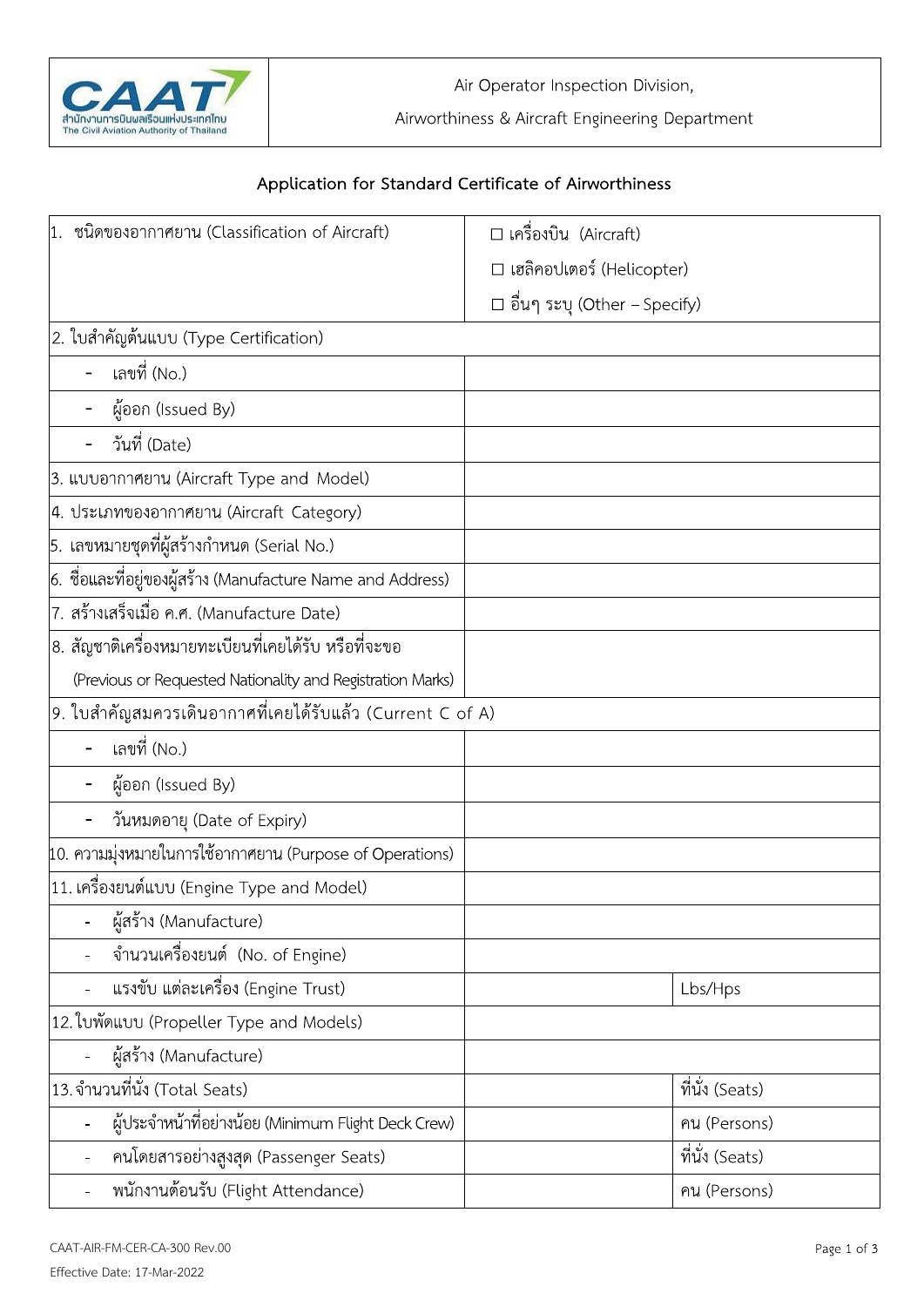

## Application for Standard Certificate of Airworthiness

| 14.น้ำหนักเปล่าของอากาศยาน (Empty Weight)                                   |                                   |                                   | กิโลกรัม (Kilograms)     |   |
|-----------------------------------------------------------------------------|-----------------------------------|-----------------------------------|--------------------------|---|
| 15.น้ำหนักบรรทุกได้สูงสุด (Max Payload)                                     |                                   |                                   | กิโลกรัม (Kilograms)     |   |
| 16.น้ำหนักรวมสูงสุด (Gross Weight)                                          |                                   |                                   | กิโลกรัม (Kilograms)     |   |
| 17.น้ำหนักสูงสุดเมื่อบินขึ้น (Max Take Off Weight)                          |                                   |                                   | กิโลกรัม (Kilograms)     |   |
| 18.น้ำหนักสูงสุดเมื่อบินลง (Max Landing Weight)                             |                                   |                                   | กิโลกรัม (Kilograms)     |   |
| 19. ข้อจำกัดแห่งจุดศูนย์ถ่วง (CG Limit)                                     |                                   |                                   | %                        |   |
| 20. ประวัติการแก้ไขเปลี่ยนแปลงอากาศยาน (Modification                        |                                   |                                   |                          |   |
| Status)                                                                     |                                   | $\Box$ มี (Yes) $\Box$ ไม่มี (No) |                          |   |
| 21. ประวัติการเกิดอุบัติเหตุหรืออุบัติการณ์                                 | $\Box$ มี (Yes) $\Box$ ไม่มี (No) |                                   |                          |   |
| (Accident or Incident Record)                                               |                                   |                                   |                          |   |
| 22. ให้แจ้งประวัติการซ่อมครั้งล่าสุดมาด้วยดังนี้ (Major Maintenance Status) |                                   |                                   |                          |   |
| รายละเอียดอากาศยาน (Aircraft)                                               |                                   |                                   |                          |   |
| อายุตั้งแต่เริ่มสร้าง (TTSN/TCSN)*                                          |                                   |                                   | ชม./ไซเคิล (Hrs./Cycles) |   |
| ้อายุตั้งแต่ซ่อมใหญ่ครั้งล่าสุด (TSO/CSO)*                                  | ชม./ไซเคิล (Hrs./Cycles)          |                                   |                          |   |
| ซ่อมใหญ่ครั้งล่าสุด ณ (Last Major Inspection At)                            |                                   |                                   |                          |   |
| เมื่อวันที่ (Date)                                                          |                                   |                                   |                          |   |
| ้อายุชั่วโมงเครื่องบิน ณ การซ่อมใหญ่ครั้งล่าสุด                             |                                   |                                   | ชม. (Hrs.)               |   |
| (Aircraft Flight Hours at Last Major Inspection)                            |                                   |                                   |                          |   |
| รายละเอียดเครื่องยนต์ (Engine Details)                                      | $\mathbf{1}$                      | $\overline{2}$                    | 3                        | 4 |
| เลขหมายชุด (Serial No.)                                                     |                                   |                                   |                          |   |
| อายุตั้งแต่เริ่มสร้าง – ชม./ไซเคิล (TTSN/TCSN)*                             |                                   |                                   |                          |   |
| อายุตั้งแต่ซ่อมใหญ่ครั้งล่าสุด - ชม. (TTSO/TCSO)*                           |                                   |                                   |                          |   |
| ซ่อมใหญ่ครั้งล่าสุด ณ (Overhaul At)                                         |                                   |                                   |                          |   |
| เมื่อวันที่ (Date)                                                          |                                   |                                   |                          |   |
| รายละเอียดใบพัดชุดที่ (Propeller Details)                                   | $\mathbf{1}$                      | $\mathbf{2}$                      | 3                        | 4 |
| เลขหมายชุด (Serial No.)                                                     |                                   |                                   |                          |   |
| อายุตั้งแต่เริ่มสร้าง – ชม. (TTSN)*                                         |                                   |                                   |                          |   |
| ้อายุตั้งแต่ซ่อมใหญ่ครั้งล่าสุด - ชม. (TTSO)*                               |                                   |                                   |                          |   |
| ซ่อมใหญ่ครั้งล่าสุด ณ (Overhaul At)                                         |                                   |                                   |                          |   |
| เมื่อวันที่ (Date)                                                          |                                   |                                   |                          |   |